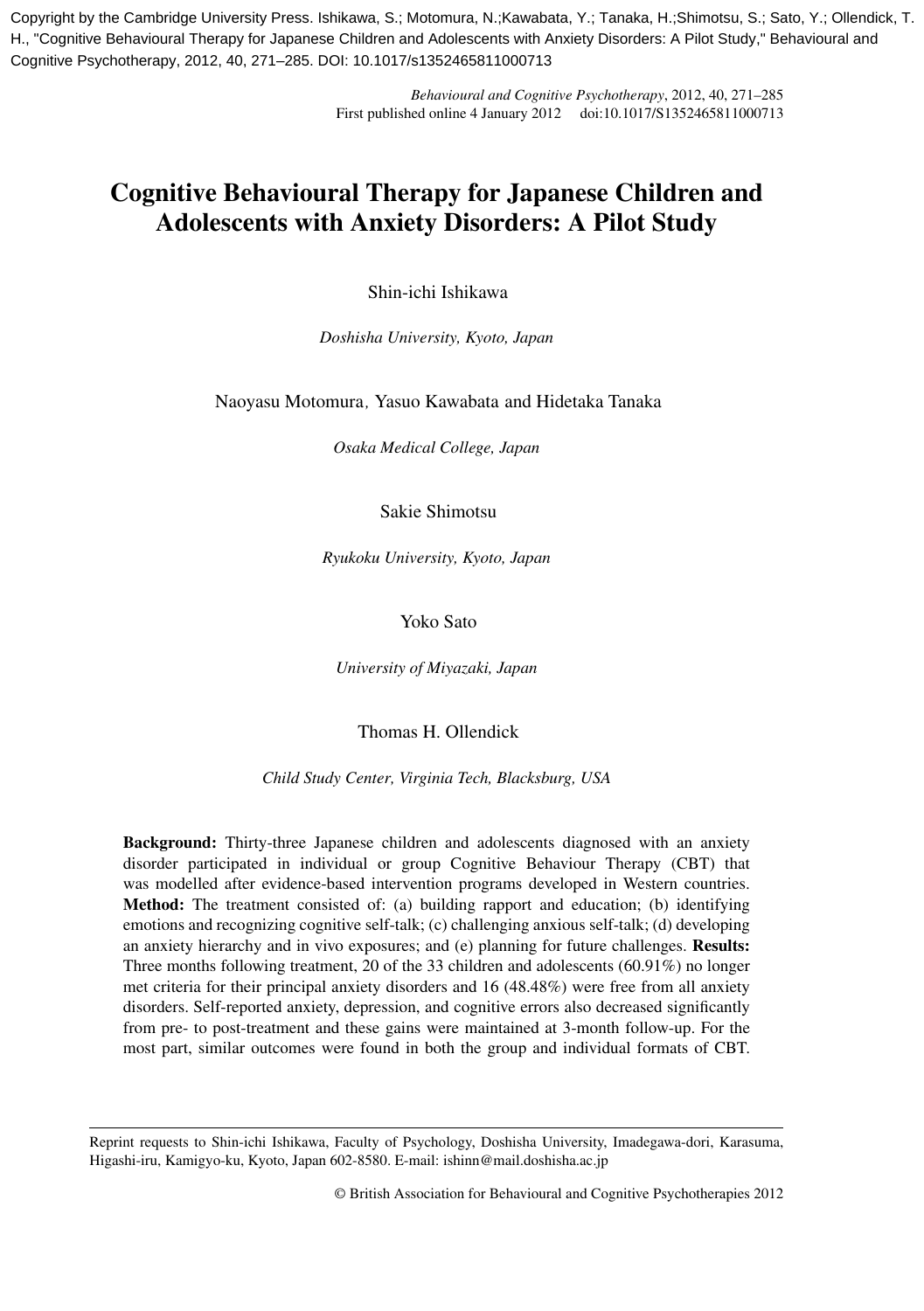**Conclusions:** This study provides preliminary support for the transportability of CBT in both an individual and group format to Japan.

*Keywords:* Cognitive behavioural therapy (CBT), children, adolescents, anxiety disorders.

## **Introduction**

Anxiety disorders are common in children and adolescents (Albano, Chorpita and Barlow, 2003; Ollendick and March, 2004). Prevalence studies indicate 3-month prevalence rates of 2.9%-8.6%, 6-month prevalence rates of 9.1%–17.7%, and lifetime prevalence rates of 12.7%-27.0% by young adulthood (Costello, Egger and Angold, 2004). Anxiety disorders are also known to cause functional impairments in school, home, and community settings (e.g. Benjamin, Costello, and Warren, 1990; Ollendick and King, 1994). In addition, fear and anxiety in childhood predict later psychiatric disorders, including other anxiety disorders, depression, and substance use (Kendall, Safford, Flannery-Schroeder and Webb, 2004; Pine, Cohen, Gurley, Brook and Ma, 1998; Rohde, Lewinsohn and Seeley, 1991, 1996).

Several randomized controlled trials have supported the efficacy of cognitive behaviour therapy (CBT) in group and individual formats for anxiety and phobic disorders in children and adolescents. Reviews of the literature suggest that CBT meets criteria for a "probably efficacious treatment" in as much as it has been shown to be superior to waitlist controls in these studies (Ollendick and King, 1998; Silverman, Pina and Viswesvaran, 2008). Since the recent review by Silverman and colleagues, additional randomized controlled trials with a large number of participants have been conducted that now suggest CBT is a treatment that is "well-established". That is, it has been shown to be superior to attention control and other treatments. For example, Ollendick and colleagues (2009) conducted a randomized controlled trial of one-session exposure treatment for specific phobias. Participants included 196 youth between 7 and 16 years of age from Sweden and the United States. One session exposure treatment outperformed education support treatment as well as a waitlist condition in this study. Similarly, Beidel and colleagues (2007) evaluated the efficacy of fluoxetine, pill placebo, and Social Effectiveness Therapy for Children (SET-C). In this study, 122 children and adolescents (ages 7 to 17) from the US with social phobia participated. Although both pharmacologic and psychosocial treatments were more efficacious than pill placebo, SET-C was superior to fluoxetine regarding social distress, behavioural avoidance, and general functioning.

Finally, in the largest trial ever undertaken, the Child-Adolescent Anxiety Multimodal (CAMS) Study was designed as a multi-site randomized controlled trial for 488 children and adolescents between the ages of 7 and 17 years who had separation anxiety disorder, generalized anxiety disorder, or social phobia (Walkup et al., 2008). This study, also conducted in the US, included two phases. Phase 1 was a 12-week trial for comparing four treatment conditions: cognitive behavioural therapy, sertraline, a combination of these two treatments, and a placebo drug. Phase 2 was a 6-month open-extension. Although findings were mixed, results of clinician rating scales showed that all three treatments were superior to pill placebo; in addition, the combination therapy was superior to both mono-therapies.

Despite these promising results of CBT, these trials have all been conducted in Western countries with similar cultural values (Essau, Sakano, Ishikawa and Sasagawa, 2004). Unfortunately, few clinical trials with children and adolescents from other cultural backgrounds have been conducted. In order to disseminate evidence-based treatments, it is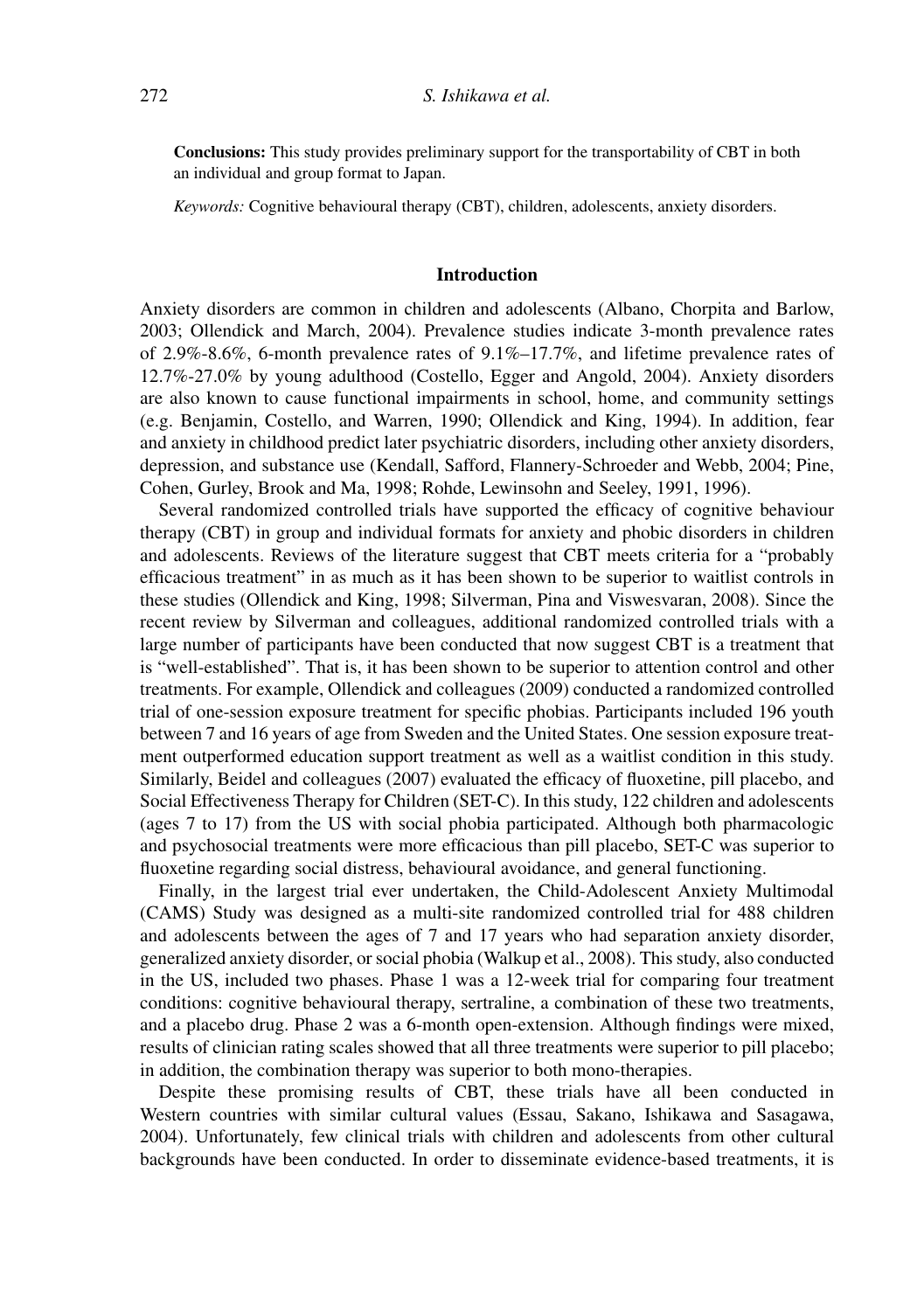critical to conduct clinical trials for other races, ethnicities, and cultures. Regarding cultural differences, Markus and Kitayama (1991) identified two types of self-construal that are culture-dependent: interdependent and independent self-construals. According to Markus and Kitayama (a) individuals with independent self-construals (common in Western countries) tend to emphasize individualistic aspects of the self, and (b) people with interdependent self-construals (common in Asian countries such as Japan) tend to emphasize collectivistic aspects of the self. For instance, while children with interdependent self-construals emphasize the maintenance of harmony within their group and tend to avoid arguments and conflicts, children with independent self-construals prefer to be more assertive and even to argue if necessary to get their ideas across or to get their way in social interactions. On the basis of this distinction, it is important to determine whether group or individual CBT works differently in youth from interdependent, collectivistic culture. As noted above, both group and individual CBT have been shown to be equally effective with children from Western countries who tend to possess independent self-construals.

On the surface, interdependent self-construals and overall collectivism might seem to work against the efficacy of group CBT in Japan; this is so because accomplishment of individual goals such as improvement in anxiety symptoms is not emphasized, at least not in comparison to maintenance of harmony within the group. However, group CBT for patients with anxiety symptoms conducted in Japan had been shown to be not only feasible but also highly effective. For example, Chen and colleagues (2007) demonstrated the effectiveness of a group CBT program based on an evidence-based program in Western countries for Japanese adult patients with social anxiety disorders. For the Intent to Treat (ITT) analyses, the percentage of reduction was 20% to 30% in diagnostic status and pre to post effect size ranged from medium to large, 0.37–1.01. In addition, they reported that most of the patients appeared to be comfortable with this treatment format.

Similarly, Shimotsu and colleagues evaluated the effectiveness of group CBT for anxious and depressed patients. At both posttreatment and 3-month follow-up, significant improvements were found in anxiety symptoms, depressive symptoms, and overall maladaptive belief (Shimotsu et al., 2011). Furthermore, quality of life in physical, psychological, social, and environmental aspects significantly improved at the 3-month follow-up. Based on these pilot trials with adults, it is reasonable to assume that group CBT would also be acceptable for Japanese children with anxiety disorders. Moreover, the group format might be more familiar and common for school-aged children and adolescents in Japan. In fact, previous meta-analysis (Ishikawa, Okajima, Matsuoka and Sakano, 2007) suggested the efficacy of group format treatment for children and adolescents. More specifically, younger age groups experienced the largest improvements when cohesion was present in the group (Burlingame, McClendon and Alonso, 2011). Therefore, group CBT in Japan might be as effective as individual CBT, assuming the group members share individual goals and work together in small cohesive groups.

In the present paper, the focus was on CBT for children with anxiety disorders in Japan and included an initial comparison between group and individual formats. Anxiety problems appear to be as common in Japan as they are in Western countries. In an earlier study, Ishikawa, Sato and Sasagawa (2009) investigated anxiety symptoms in Japanese children and adolescents using the Spence Children's Anxiety Scale (SCAS; Spence, 1998). Mean score on the SCAS of Japanese children and adolescents were similar to those found in Western countries (see Ishikawa et al., 2009). Thus, anxiety symptoms appear not only to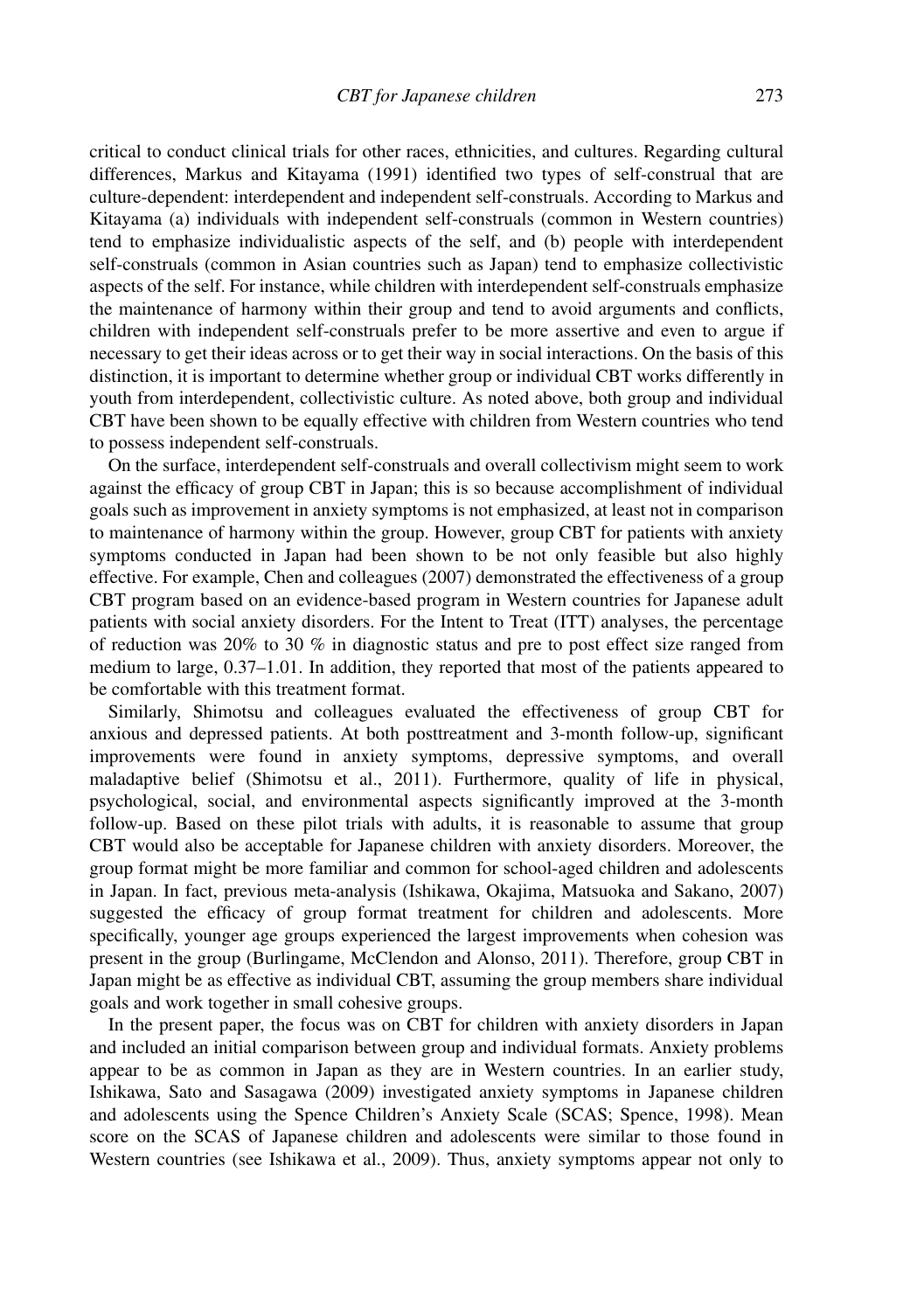be present in Japanese youth but also to be comparable to those found in Western countries. However, there have been no studies to date of CBT for children and adolescents with anxiety disorders in Japan, or for that matter other non-English speaking countries in Asia; to our knowledge, this is the first study to do so. There were three hypotheses in the present study. First, it was expected that CBT would provide similar therapeutic effects for Japanese children and adolescents with anxiety disorders in line with previous studies in Western countries. Second, based on previous findings in Western countries, it was hypothesized that group CBT would be comparable to individual CBT in terms of youth who were diagnosis-free following treatment and on the measures of anxiety, depression, and cognitive errors. Third, as previously suggested (see Kendall and Treadwell, 2007; Treadwell and Kendall, 1996), we predicted that changes in cognitive errors would be related to improvement of anxiety and depression.

### **Method**

# *Participants*

Children and adolescents were recruited through flyers at schools, community clinics, university clinics, and newspaper advertisement in Osaka and Miyazaki, Japan. Osaka is the second largest city in Japan and located in the middle part of Honshu. Miyazaki is located in the Kyushu district on the south main island in Japan. Both are considered to be progressive cities and largely middle class in nature. To be included in the study the participants (a) had to be between 7 and 15 years of age, (b) have an anxiety disorder as determined through a diagnostic interview (see below), (c) not fulfill criteria for PTSD, mental retardation, pervasive developmental disorder, or a psychotic disorder, and (d) agree to discontinue other forms of psychotherapy for the duration of the study.

Through the referral process, 41 potential participants were evaluated between 2006 and 2010; however, 8 youth did not meet inclusion criteria: 6 children fulfilled criteria for mental retardation or pervasive developmental disorder and 2 did not have an anxiety disorder. Thirtythree children and adolescents met inclusion criteria: 20 girls (60.60%) and 13 boys (39.39%), with a mean age of 11.24 years  $(SD = 2.22)$ . Sixteen youth met criteria for social phobia, 8 for generalized anxiety disorder, 4 for separation anxiety disorder, and 5 for specific phobia. Twenty-two of the 33 participants (66.67%) had more than one anxiety disorder and 11 (33.33%) had three or more anxiety disorders. In addition, 6 youth had dysthymic disorder and 1 child had selective mutism. All participants were Japanese in ethnicity and lived with both parents. No participants were taking anti-anxiety or antidepressant medications during the study. In accordance with IRB requirements in our country, information about SES could not be collected; however, most participants were from geographic areas that are considered to be middle class in socioeconomic status.

## *Measures*

*Diagnostic interview.* The Anxiety Disorders Interview Schedule for DSM-IV (ADIS; Silverman and Albano, 1996) was administered by trained clinical psychologists. The same clinician interviewed the child and his/her parents; diagnoses were based on information provided by both informants (i.e. composite diagnoses). The ADIS was translated to Japanese for the purpose of this study. One bilingual translator translated the questionnaire from English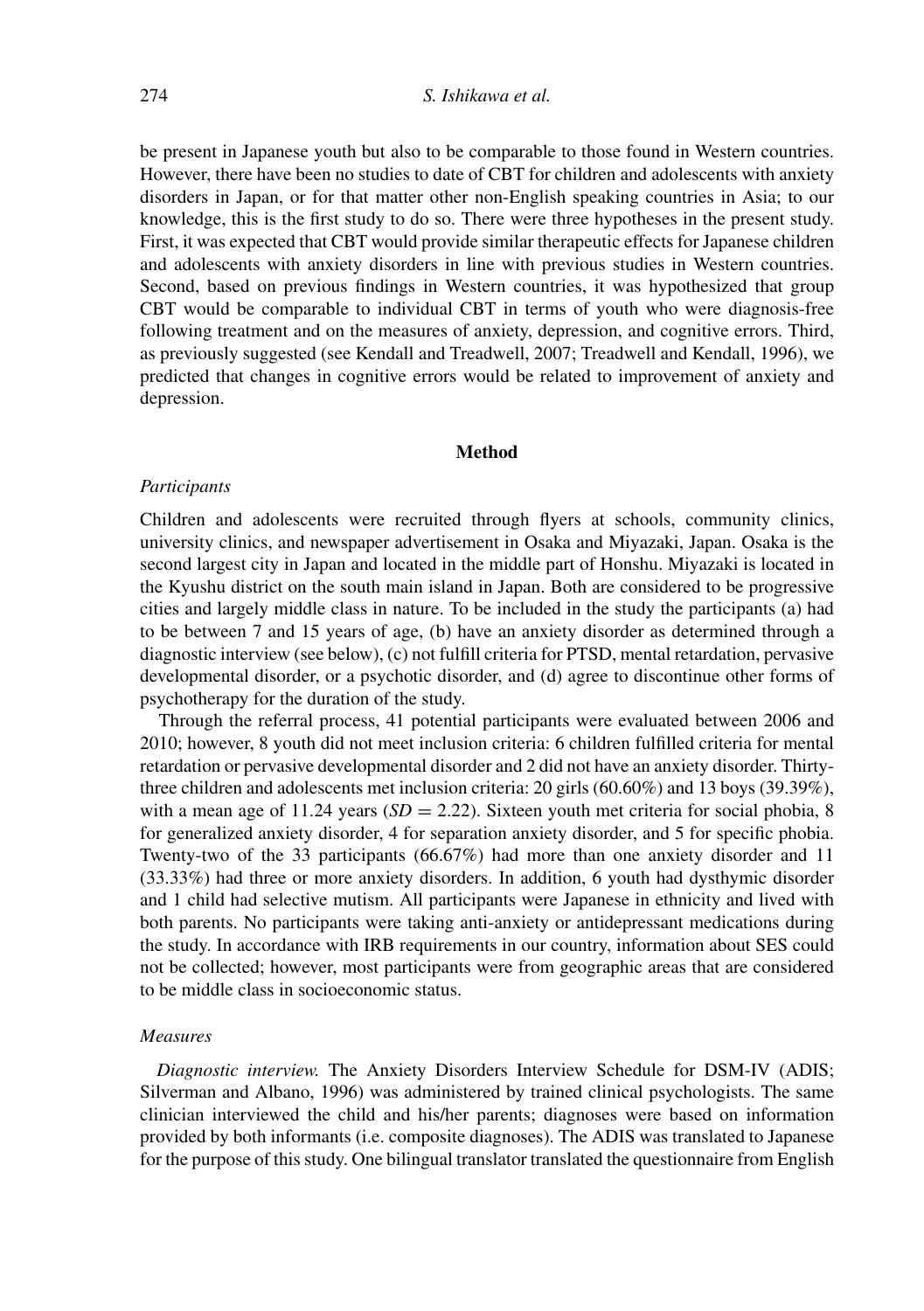to Japanese, and another bilingual translator who was also a native speaker back-translated the interview into English. Differences in the two versions were discussed and resolved by joint agreement of both translators.

*Child-self report: The Spence Children's Anxiety Scale* (SCAS; Spence, 1998). The SCAS is a 38-item measure of anxiety symptoms for children and adolescents from 8 to 15 years of age. Ishikawa et al. (2009) confirmed the validity and reliability of the translated version of SCAS. The SCAS has six factors: separation anxiety disorder; social phobia; obsessivecompulsive disorder; panic attack and agoraphobia; physical injury fear; and generalized anxiety disorder. Each item is rated on a 4-point scale in terms of its frequency from  $0 =$ never to  $3 =$  always. The Cronbach's alpha for the SCAS was .82 in the present study.

*Depression Self-Rating Scale* (DSRS; Birleson, 1981). The DSRS is an 18-item measure of depressive symptoms for children and adolescents between 6 and 15 years of age. Murata, Shimizu, Mori and Oushima (1996) translated the English scale into Japanese. The DSRS has a single factor structure and each item is rated on a 3-point scale in terms of its frequency from  $0 =$  never to  $2 =$  always. The Cronbach's alpha for the DSRS was .80 in the present sample.

*Children's Cognitive Error Scale* (CCES; Ishikawa and Sakano, 2003; Ishikawa, in press). The CCES is 20-item measure for assessing children's cognitive errors. The CCES consisted of two parts: a series of hypothetical scenarios and the interpretation of those scenarios. For example, one hypothetical scenario was: "Yesterday after school, you played with your friend longer than usual. Today, your friend was absent from school even though he/she was fine yesterday." Possible interpretations of this situation could be: "My friend may be absent tomorrow, as well," or "It is my fault that my friend is absent because we played longer than usual." The hypothetical scenarios in each vignette were collected using an openended question method with Japanese children, and its content and socio-ecological validity were confirmed. Each possible interpretation in the CCES was designed to assess four major cognitive errors (catastrophizing, overgeneralizing, personalizing, and selective abstraction) based on the previous work of Leitenberg, Yost and Carroll-Wilson (1986). Previous studies have shown sufficient validity and reliability of the CCES for assessing cognitive errors in Japanese youth (Ishikawa and Sakano, 2003; Sato, Ishikawa and Arai, 2004).

A multi-group confirmatory factor analysis in another study supported the single factor structure of the CCES,  $\chi^2 = 664.24$ ,  $df = 341$ , GFI = .98, AGFI = .98, NFI = .97, RFI = .97 and PNFI = .87 (Ishikawa, in press). The reliability coefficients were calculated separately for children in elementary school from 8 to 12 years of age and adolescents who attended junior high school and were between 12 and 15 years of age. Alpha coefficients were .92 and .89 and mean inter-item correlation was .62 and .57, respectively. Test-retest reliabilities in children and adolescents were significant, ICC = .69,  $p < 001$  and ICC = .81,  $p < 001$  (children and adolescents, respectively).

Each item is rated on a 4-point scale in terms of its frequency from  $0 =$  never think so to  $3 =$  think so very much. In the present study, the CCES possessed high internal consistency, with a Cronbach´s alpha of .98.

# *Procedure*

Upon receipt of a referral, a member of the research team conducted a brief telephone screening interview. Parents were asked about children's primary problems and the presence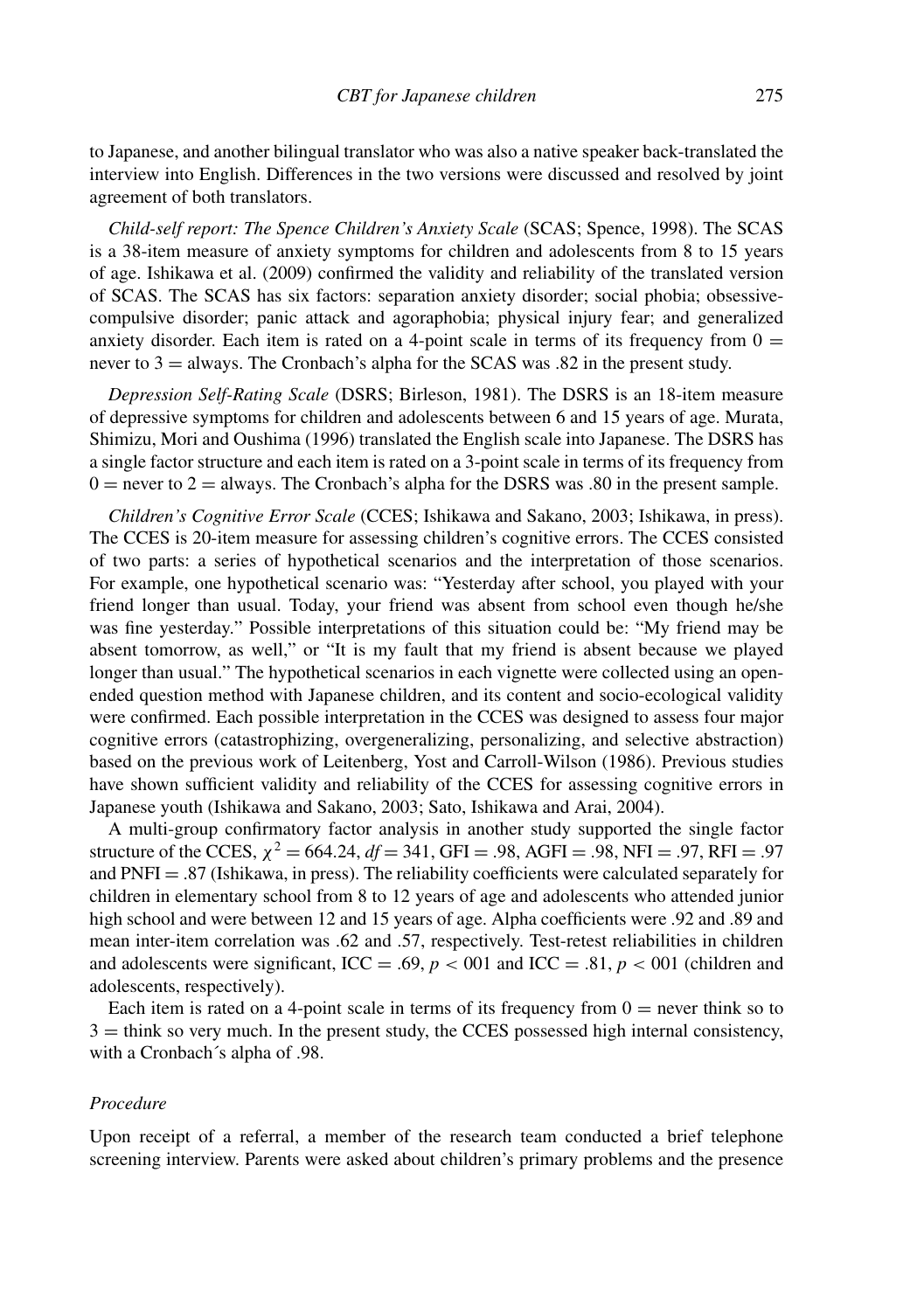**Table 1.** Program components

| No.            | Contents                                                 |
|----------------|----------------------------------------------------------|
| 1              | Build rapport and provide education                      |
| 2              | Identification of emotions                               |
| 3              | Introduce the relationship between thoughts and emotions |
| $\overline{4}$ | Recognition and identification of anxious self-talk      |
| 5              | Challenging anxious self-talk                            |
| 6              | Designing an anxiety staircase                           |
| 7              | In vivo exposure                                         |
| 8              | Review the program and planning for future challenges    |

*Note:* Cognitive Behaviour Therapy Program for Japanese children and adolescents with anxiety disorders (Ishikawa, Shimotsu and Sato, 2008)

of any disorders meeting exclusionary criteria. If a child was considered a potential participant, an appointment was set up for the pretreatment assessment. The interview with the child and the parents (frequently the mother only) included the purpose of the study, an explanation of CBT, the diagnostic interview, the self-report measures, and the completion of informed consent/assent forms. Only children and parents who signed an informed consent/assent form participated in this study. If the child was judged to fulfill any anxiety disorders of DSM-IV criteria from the ADIS, he or she continued filling out the SCAS, DSRS, and CCES questionnaires.

A quasi-experimental design was used such that youth were assigned to either a group or individual format, but not in a randomized manner. Twenty (4 from Osaka and 16 from Miyazaki; 8 boys and 12 girls; mean age  $= 11.05$  years of age,  $SD = 2.24$ ) children and adolescents were assigned to the group format and 13 (8 from Osaka and 5 from Miyazaki; 5 boys and 8 girls; mean age  $= 11.54$  years of age,  $SD = 2.33$ ) were assigned to the individual treatment format. Youth were disproportionately assigned in the two cities due to the availability of therapists there and the recruitment of participants into the study. Although they were assigned non-randomly to the CBT format, there were no significant differences between participants in the individual and group format conditions regarding gender, mean age, number of diagnoses, and self-report measures before treatment.

Participants were provided with eight 90-minute-sessions of treatment. Upon completion of treatment, participants and their parents were invited back for a posttreatment assessment interview. During this posttreatment assessment session, the ADIS was re-administered to both children and parents and the three self-report questionnaires were re-administered. These procedures were also followed at 3-month follow-up.

# *Cognitive behaviour therapy*

The therapists followed the CBT Program for Japanese children and adolescents with anxiety disorders developed by Ishikawa, Shimotsu and Sato (2008). This program was based on previous evidenced-based programs (e.g. Barrett, 1998; Kendall, 1994) and consisted of: (a) building rapport and education; (b) identifying emotions and cognitive self-talk; (c) challenging anxious self-talk; (d) developing an anxiety hierarchy and graduated in vivo exposures; and (e) planning for the future (see Table 1). As noted, eight 90-minute sessions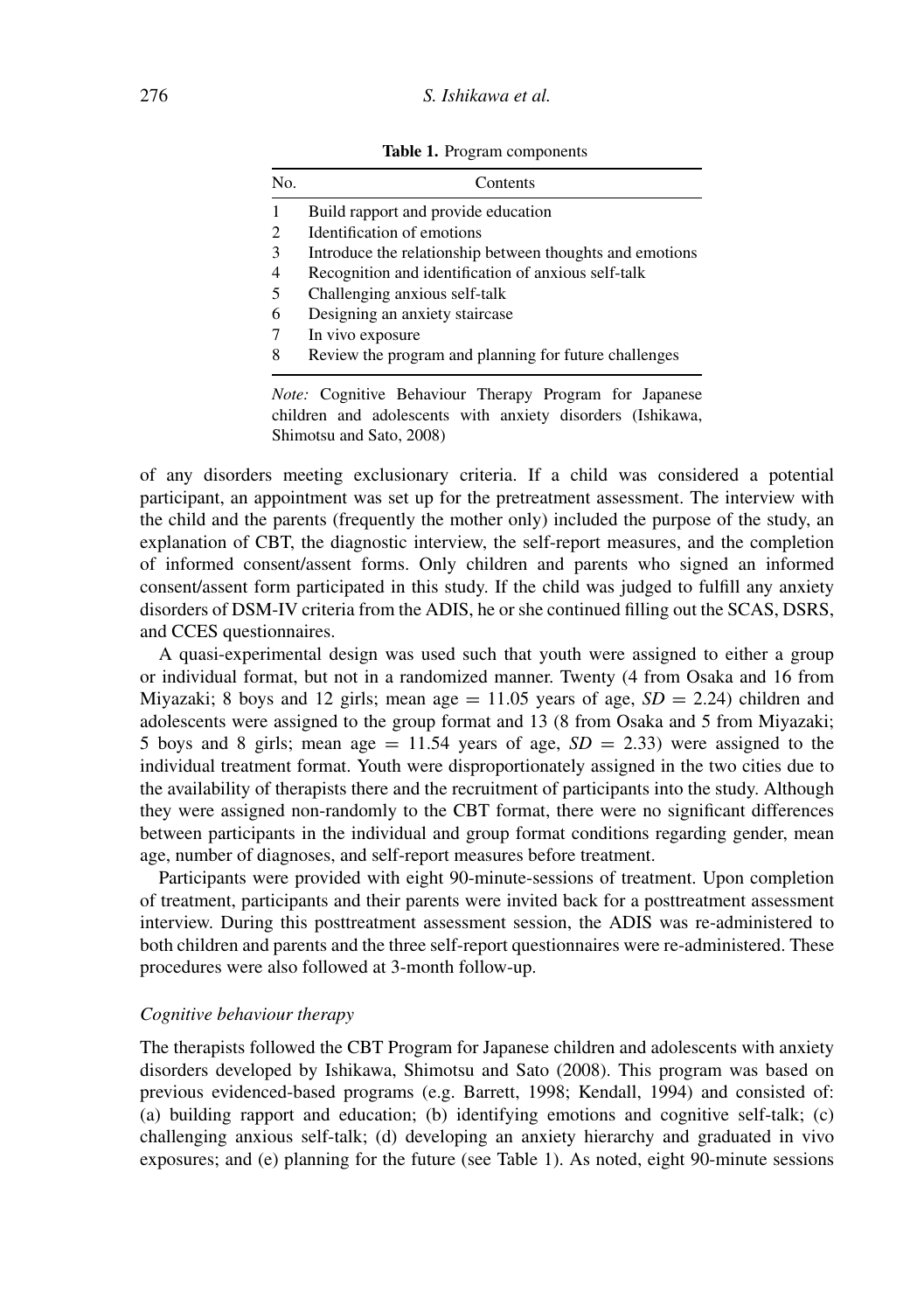were conducted. Following the eight sessions, three booster sessions were provided once per month to review progress of in vivo exposures during their daily lives. Six licensed Japanese clinical psychologists provided treatment. Each therapist participated in a 2-day training session delivered by the first author. Ishikawa has conducted CBT with children and adolescents for 10 years and has received training in CBT at the Association of Behavioural and Cognitive Therapies and the World Conference on Cognitive and Behavioural Therapies.

*Group cognitive behaviour therapy.* Group CBT was facilitated by licensed clinical psychologists in both cities who attended the above training sessions. Other clinical psychologists and graduate students participated as co-facilitators. Each group consisted of 3 - 6 children and adolescents. Group assignment was determined by the principal investigators of each site (SI and NM) based on the participants' ages, gender, and principal diagnoses. Although there were no structured parental sessions per se, parents were invited to observe sessions from the back of the therapy room and to participate in sessions when invited to do so (e.g. planning homework exposure or establishing reinforcement programs).

*Individual cognitive behaviour therapy*. Individual CBT was also delivered by clinical psychologists in both cities who attended the above training sessions. Parents were in the same room as the child, received the explanation of treatment, and managed homework tasks as needed. In as much as possible, the involvement of the parents was the same in both groups. The primary difference between the two conditions is that only one child and his or her parents attended the therapy session in the individual format whereas up to six children and their parents attended the sessions in the group format.

#### **Results**

After initial assignment to treatment, one boy and one girl (both 13 years of age) did not complete the treatment. Both of these individuals were in the group intervention format in Miyazaki. The main reason for their discontinuation was reported to be difficulty with arranging their family schedules for participation. As a result, 31 children and adolescents  $(93.94\%; 19 \text{ girls and } 12 \text{ boys}; M = 11.13 \text{ years old}, SD = 2.24)$  completed treatment. Both completer and intent-to-treat (ITT) analyses are reported. ITT analyses were conducted using the last observation carried forward (LOCF) method.

#### *Diagnostic interview*

According to diagnostic interviews, 18 children (54.55% for ITT, 58.06 % for completers) were free of their primary anxiety disorder following treatment. Furthermore, 20 children (60.61% for ITT, 64.52% for completers) were free from their principal anxiety disorder at the 3-month follow-up. Twelve children (36.36% for ITT, 38.71% for completers) at posttreatment and 16 children (48.48% for ITT, 51.61% for completers) at 3 months were free of all anxiety disorders. In terms of diagnostic free rates, there were no significant differences between individual and group formats at post-treatment,  $\chi^2$  (1) = 1.87 for principal and  $\chi^2$  (1) = 3.22 for all diagnoses. Similarly, we did not find any significant differences at 3-month follow-up,  $\chi^2$  (1) = 0.53 and  $\chi^2$  (1) = 0.49, for principal and all diagnoses, respectively.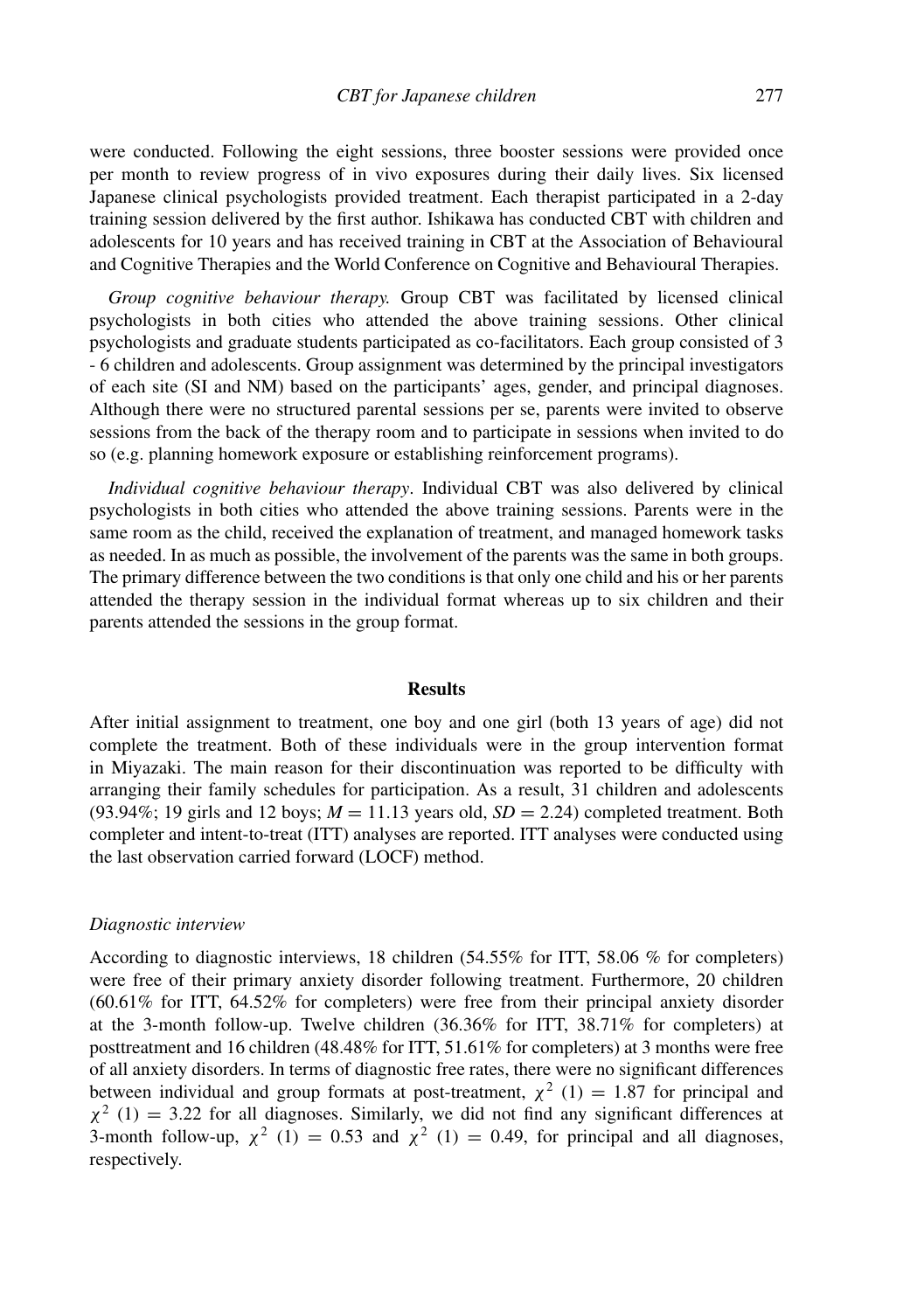

**Figure 1.** Pre-, post-, and follow-up anxiety scores for individual and group cognitive behavior therapy

# *Self-report measures*

In order to evaluate the effects of CBT on self-reports of anxiety, depression, and cognitive errors, a mixed model analysis of variance was used. Time (pre, post, and 3-month followup), format (individual vs. group), and the interaction term were included as fixed effects and participants were viewed as random effects. We completed these analyses both for the completers and the ITT sample. For the completers, results revealed significant time effect for anxiety symptoms,  $F(2, 57.33) = 30.32$ ,  $p < .001$ . Multiple comparison using Bonferroni's method indicated anxiety symptoms decreased significantly from pre- to posttreatment and these effects were maintained at the 3-month follow-up, *p<*.001 (Figure 1). Format and interaction effects were not significant. Depression also showed a significant time effect,  $F(2, 56.81) = 31.85, p < .001$ . Multiple comparisons demonstrated that depression not only decreased significantly at posttreatment but decreased even further at the time of the 3-month follow-up, *p<*.001 and *p<*.05, respectively (Figure 2). Although the format effect was not significant, the interaction of time and format was significant,  $F(2, 56.81) =$ 6.38, *p<*.01. Simple main effect tests revealed that children who participated in individual treatment showed significant improvement from pre- to posttreatment and to 3-month followup,  $p < 0.001$ , whereas children in the group format did not change from pre- to posttreatment. They did, however, change from pretreatment to follow-up, *p<*.001. For cognitive errors, a significant time effect was also found,  $F(2, 57.22) = 26.29$ ,  $p < .001$ . Multiple comparison indicated cognitive errors improved significantly at posttreatment and these effects were maintained at the 3-month follow-up, *p<*.001 (Figure 3). Format and interaction effects were not significant.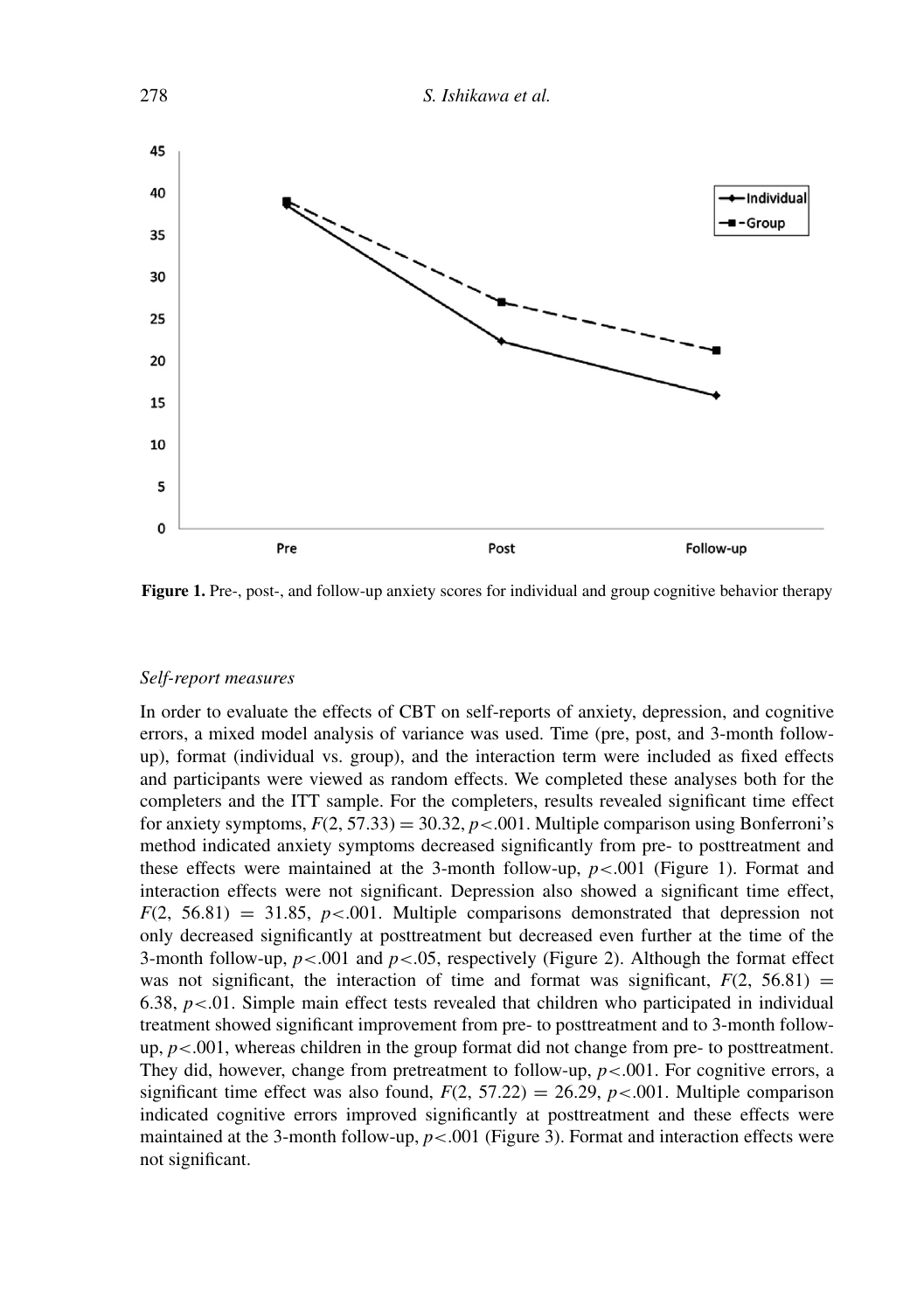

Figure 2. Pre-, post-, and follow-up depression scores for individual and group cognitive behavior therapy



Figure 3. Pre-, post-, and follow-up cognitive errors scores for individual and group cognitive behavior therapy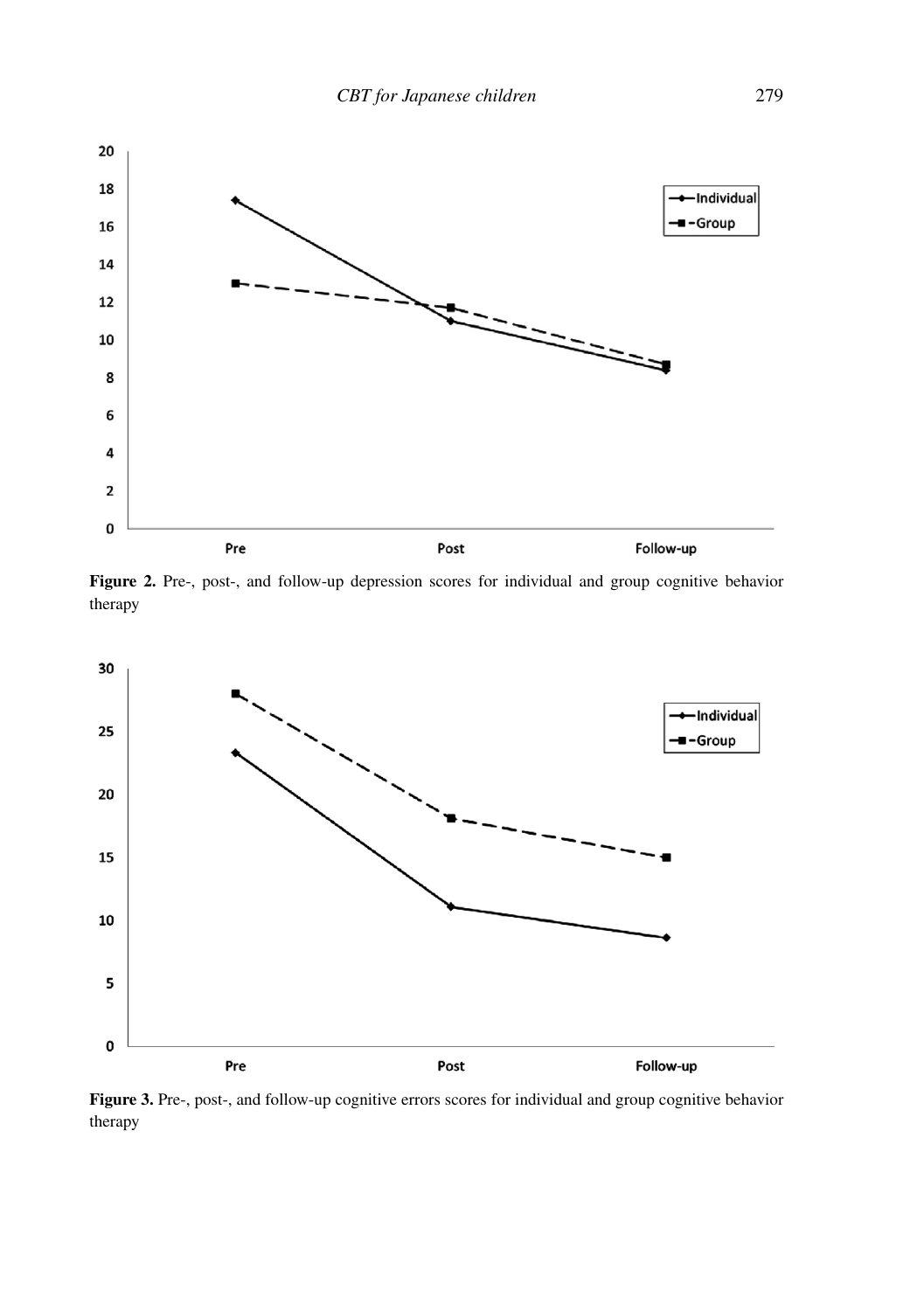|                                    | Pre to post                 |              | Pre to follow-up     |                    |
|------------------------------------|-----------------------------|--------------|----------------------|--------------------|
|                                    | <b>SCAS</b>                 | <b>DSRS</b>  | <b>SCAS</b>          | <b>DSRS</b>        |
| CCES (pre-post)<br>$CCES$ (pre-fu) | $0.32^{\dagger}$<br>$0.40*$ | 0.17<br>0.10 | $0.48**$<br>$0.51**$ | $0.39*$<br>$0.38*$ |

**Table 2.** Correlation of change scores

*Note:* CCES = Children's Cognitive Error Scale, DSRS  $=$  Depression Self-Rating Scale,  $SCAS =$  Spence Children's Anxiety Scale

 $\uparrow$  *p*<.10,  $\uparrow$  *p*<.05, \*\* *p*<.01

We conducted similar analyses including the two adolescents who did not complete this program (ITT) for the three self-report measures. Result also indicated significant time effect for the SCAS, DSRS, and CCES,  $F(2, 61.79) = 31.06$ ,  $F(2, 61.07) = 34.19$ ,  $F(2, 61.39) =$ 26.13,  $p < 0.01$ , respectively. Time and format interaction effect was also significant for the depression measure,  $F(2, 61.07) = 34.19$ ,  $p < .01$ . Simple main effect tests supported the same transitions for both individual and group treatments to completer analyses. Furthermore, a format main effect was significant for the CCES,  $F(2, 29.72) = 4.47$ ,  $p < 0.05$ . Since both adolescents who did not complete the treatment were in the group format and their pretreatment scores were carried forward, cognitive errors in group format were higher than those in the individual treatment.

Finally, in order to evaluate the effect size associated with our main findings, within-subject *d* values were calculated for completers. The effect sizes of anxiety symptoms were  $d = 1.28$ for pre-post and  $d = 1.56$  for pre-follow-up. For depression, effect sizes were  $d = 0.85$  for pre-post and  $d = 1.45$  for pre-follow-up. For cognitive errors, effect sizes were  $d = 1.24$  for pre-post and  $d = 1.51$  for pre-follow-up.

#### *Relationship between cognitive change and improvements in anxiety and depression*

We also examined the relationship between changes in cognitive errors and improvement in anxiety and depressive symptoms. Table 2 shows the results of Pearson correlation analyses for the change scores on each measure. Cognitive change from pre- to posttreatment correlated significantly to improvement in both anxiety and depression from pre to follow-up, but not from pre- to posttreatment.

## **Discussion**

The present study evaluated CBT for Japanese children and adolescents with anxiety disorders. More than half of the youth who participated in CBT were free from their principal anxiety disorder diagnosis following eight sessions of treatment. At the 3-month followup, 20 of the 31 children and adolescent (60.91%) who attended CBT were without their primary anxiety disorder. Furthermore, approximately half of the participants (48.48%) no longer fulfilled criteria for any anxiety disorder. Consistent with results from the diagnostic interview, children showed significant improvements in self-report anxiety and depression, as well as changes in the extent of their cognitive errors. Moreover, these effects were found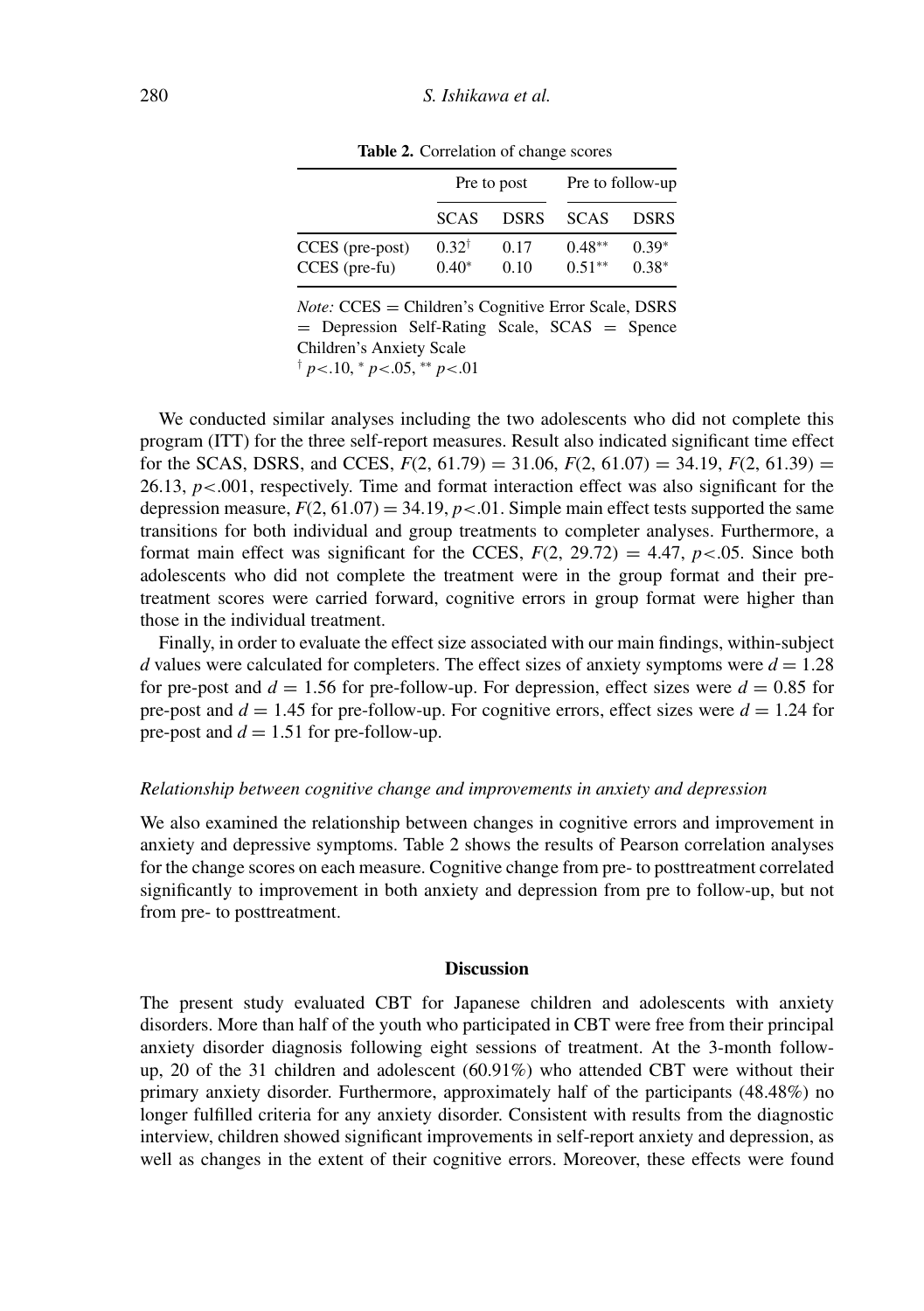regardless of treatment format except for depression in group CBT. To our knowledge, the present study is the first trial in Japan in terms of CBT for children and adolescents with anxiety disorders.

Recovery rates observed in this study were consistent with previous randomized controlled trials conducted in Western countries. Silverman and colleagues showed that 63% of youth were diagnosis-free from any anxiety disorders at posttreatment and 77% at 3-month followup (Silverman et al., 1999). Similarly, Kendall, Hudson, Gosch, Flannery-Schroeder and Suveg (2008) reported that combined individual and family CBT resulted in 64–67% of children being without their principal diagnoses after treatment. Likewise, Hudson et al., (2008) also demonstrated that 49% of children who participated in group CBT no longer fulfilled diagnoses of any anxiety disorder after 3-month follow-up. In addition, our previous meta-analysis for CBT for children with anxiety disorders in Western countries suggested that there were few differences between individual and group therapy (Ishikawa et al., 2007). The present study also suggested that there were no differences between individual or group formats in terms of diagnostic-free rates.

Interestingly, the results also suggested that anxiety and depression significantly improved during follow-up. In addition, this beneficial effect was also found in diagnostic interviews, in that more children and adolescents no longer fulfilled criteria for an anxiety disorder at follow-up than posttreatment. Considering therapeutic characteristics of CBT for children and adolescents, it has been suggested that it is necessary to teach coping skills for daily adversities and encourage control of anxious symptoms both by the children themselves and by them in cooperation with their family members (Prins and Ollendick, 2003). We appear to have some limited support for this notion. That is, after children and adolescents applied the cognitive-behavioural skills in treatment, their psychopathological symptoms shifted towards improvement following treatment in their everyday life circumstances. In fact, the relationship between improvements in cognitive errors and internalizing psychopathologies became clearer as time passed. Of course, since no control group was used in the present study, we cannot be sure that these effects were the direct result of our treatments. However, based on previous studies that have used waitlist control groups in Western countries (Ishikawa et al., 2007), changes in the absence of active treatment are unlikely.

In the present study, not only was improvement in psychological symptoms observed but also an alteration of cognitive errors was witnessed. As pointed out by Prins and Ollendick (2003), there are few studies that examine the relations between proposed mediators of change and treatment effects. Although previous studies suggest that change in anxious self-talk predicts improvement in self-reported anxiety measures (Kendall and Treadwell, 2007; Treadwell and Kendall, 1996), these studies, like the current one, did not establish the required temporal relations between the candidate mediator and the treatment outcomes. That is, change in the cognitive mediator was not shown to change before change in the outcome measure. Still, it is noteworthy that change in cognitive errors was targeted as one of our principal therapeutic components in treatments and that a relationship between cognitive change and anxiety and depression improvement was demonstrated.

There are some obvious limitations in our study. First, this study did not use a randomized control design; such a study is desperately needed. Second, we were not able to control for therapist expectancies because our therapists were not randomly assigned to the treatment conditions. Third, since we did not use a control group, our interviewers were not blinded. All interviewers knew in which formats of CBT the youth had been involved. Fourth, except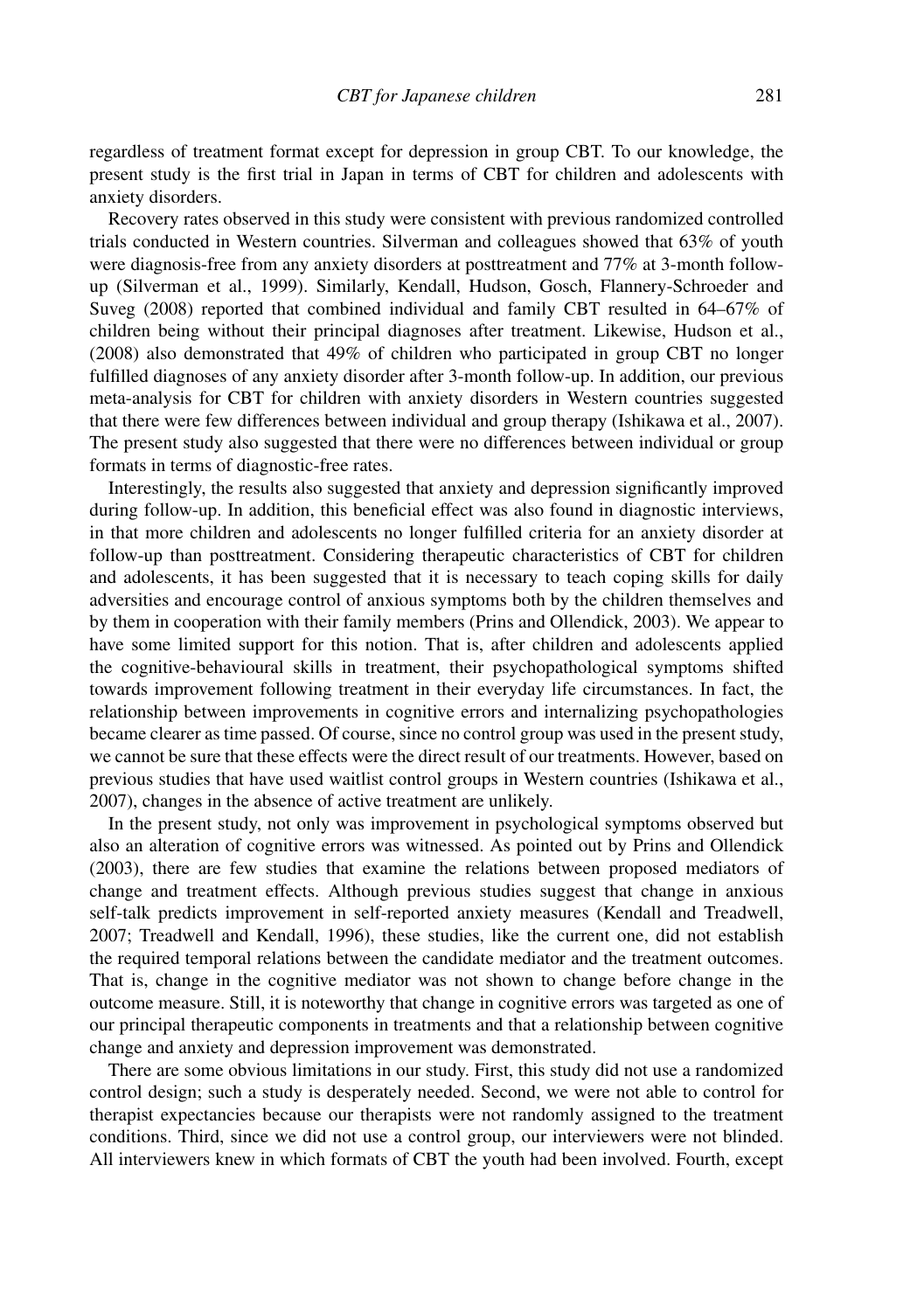for the diagnostic interview, most of our outcome measures were child self-reports. Although self-report measures are useful assessment for children and adolescents with internalizing disorders, parents' and teachers' reports, as well as behavioural observations, should be used in future studies. Fifth, we failed to diagnose "taijin kyofusyo", a Japanese culture-bound syndrome, and discriminate it from other anxiety symptoms. Taijin kyofusyo is characterized by an intense fear that one's body parts or functions displease, embarrass, or are offensive to others (American Psychiatric Association, 2000). Since little is known about taijin kyofusyo in younger ages, it is important that future work evaluate the usefulness of psychotherapy developed in Western countries for cultural-bound syndromes. Finally, we were not able to audiotape or videotape our treatment sessions and, as a result, we were not able to collect data regarding treatment integrity.

Despite these limitations, the present study marks the first step toward evaluation and dissemination of CBT for children and adolescents in Asian countries. Compared with previous trials conducted in the US (e.g. Beidel et al., 2007; Ollendick et al., 2009), recruitment rates in this study were quite low. Although speculative, this might be related to the fact that most Japanese people who have experienced a severe or moderate psychological problem tend not to seek professional treatment or health care (Kawakami et al., 2005). In particular, anxiety-related problems in children and adolescents tend to be overlooked by parents and teachers because these children are viewed as compliant and "good" children under Japanese social norm (see Ishikawa, 2006; Ollendick and Ishikawa, in press). Nevertheless, the overall level of anxiety symptoms reported by Japanese children and adolescents are similar to those in Western countries (Ishikawa et al., 2009) and children with anxiety symptoms report also feeling inadequate in peer relationship and school performance (Ishikawa, Ota and Sakano, 2003). In addition, there are very few randomized control trials of psychosocial interventions in Japan even for various forms of adult psychopathology, let alone child psychopathologies. In terms of feasibility and accessibility, we determined that a quasi-experimental design was useful as the first step in evaluating the efficacy of CBT in Japan. Furthermore, quasi-experimental design studies for the treatment of youth with anxiety and phobic disorders frequently precede randomized control trials in Western countries (see Ollendick and King, 2000). These studies have laid the foundation for the current progress of evidence-based psychotherapy for children and adolescents. Nonetheless, considering our obvious limitations, we recognize that more robust studies are necessary to establish the efficacy and effectiveness of CBT for children and adolescents in Japan.

#### **Acknowledgements**

This project was supported by a grant from the Ministry of Health, Labour and Welfare, Japan. We thank the research participants and their families who made this study possible. We are also grateful to Hitomi Ninomiya, Yuuko Hara, Akiko Motomura, Chiaki Takemoto, Chikako Mori and Hitoshi Tonotani for their assistance throughout this project. Finally, we would like to thank Jane Gillham, at Swarthmore College, for her helpful comments on this manuscript.

# **References**

**American Psychiatric Association** (2000). *Diagnostic and Statistical Manual of Mental Disorders* (4th ed., text rev). Washington, DC: Author.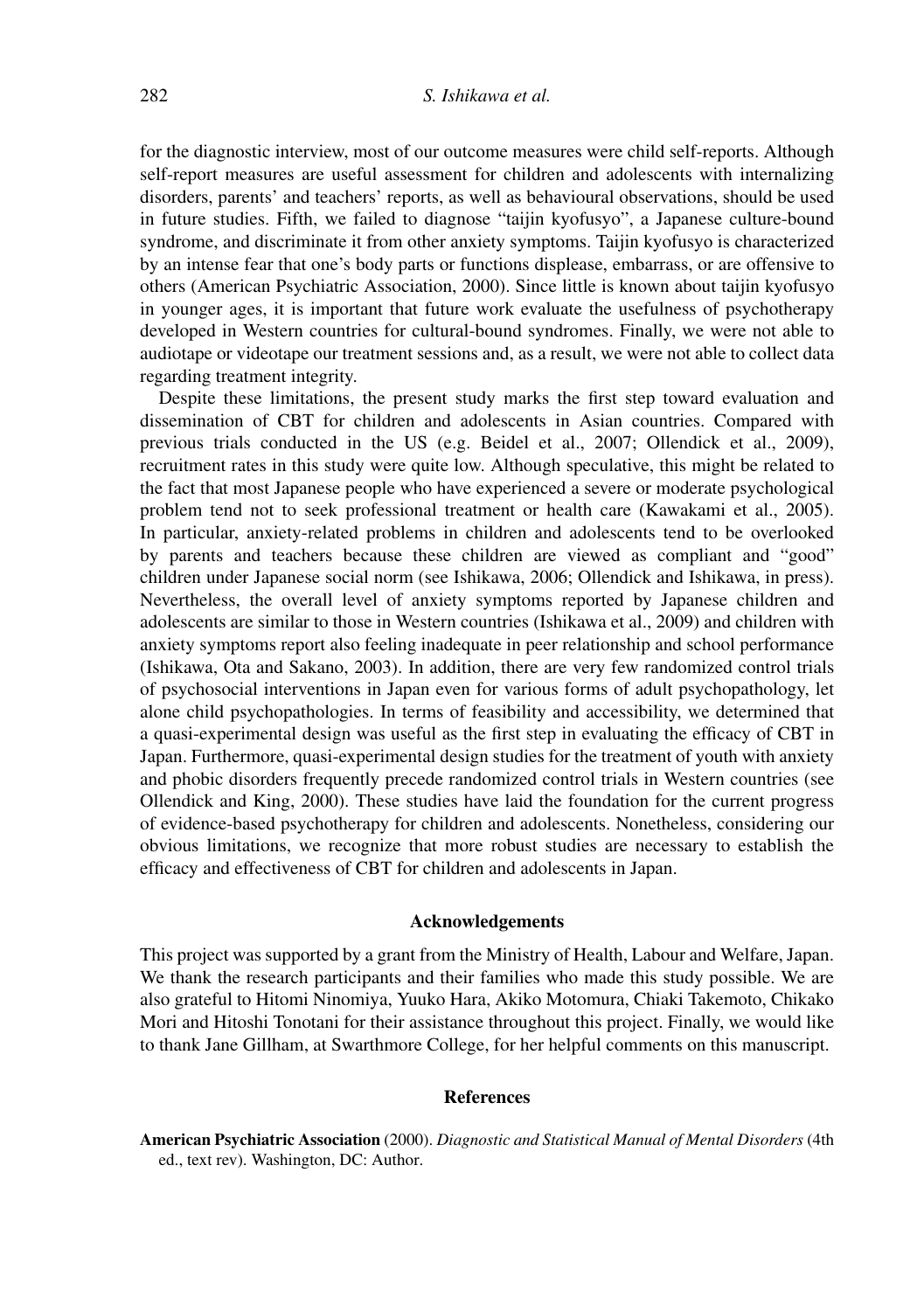- **Albano, A. M., Chorpita, B. F. and Barlow, D. H.** (2003). Childhood anxiety disorders. In E. J. Mash and R. A. Barkley (Eds.), *Childhood Psychopathology* (2nd ed.). New York: Guilford Press.
- **Barrett, P. M.** (1998). Evaluation of cognitive-behavioral group treatment for childhood anxiety disorders. *Journal of Clinical Child Psychology, 27*, 459–468.
- **Beidel, D. C., Turner, S. M., Sallee, F. R., Ammerman, R. T., Crosby, L. A. and Pathak, S.** (2007). SET-C versus fluoxetine in the treatment of childhood social phobia. *Journal of the American Academy of Child and Adolescent Psychiatry, 46*, 1622–1632.
- **Benjamin, R. S., Costello, E. J. and Warren, M.** (1990). Anxiety disorders in a pediatric sample. *Journal of Anxiety Disorders, 4*, 293–316.
- **Birleson, P.** (1981). The validity of depressive disorder in childhood and the development of self-rating scale. *Journal of Child Psychology and Psychiatry, 22*, 73–88.
- **Burlingame, G. M., McClendon, D. T. and Alonso, J.** (2011). Cohesion in group therapy. *Psychotherapy, 48*, 34–42.
- **Chen, J., Nakano, Y., Ietzugu, Ogawa, S., Funayama, T., Watanabe, N., et al.** (2007). Group cognitive behavior therapy for Japanese patients with social anxiety disorder: preliminary outcome and their predictors. *BMC Psychiatry, 7*, 69.
- **Costello, E. J., Egger, H. L. and Angold, A.** (2004). Developmental epidemiology of anxiety disorders. In T. H. Ollendick and J. S. March (Eds.), *Phobic and Anxiety Disorders in Children and Adolescents: a clinician's guide to effective psychosocial and pharmacological intervention* New York: Oxford University Press.
- **Essau, C. A., Sakano, Y., Ishikawa, S. and Sasagawa, S.** (2004). Anxiety symptoms in Japanese and in German children. *Behaviour Research and Therapy, 42*, 601–612.
- **Hudson, J. L., Rapee, R. M., Deveney, C., Schniering, C. A., Lyneham, H. J. and Bovopoulos, N.** (2008). Cognitive-behavioral treatment versus an active control for children and adolescents with anxiety disorders: a randomized trial. *Journal of the American Academy of Child and Adolescent Psychiatry, 48*, 533–544.
- **Ishikawa, S.** (2006). Kodomo no fuan-sho-gai [Anxiety disorders in children]. In Y. Sakano, Y. Tanno and Y. Sugiura (Eds.), *Fuan-sho-gai no rinsho-shinri-gaku [Clinical Psychology of Anxiety Disorders]* (pp. 135–151). Tokyo: University of Tokyo Press.
- **Ishikawa, S.** (in press). Cognitive errors, anxiety, and depression in Japanese children and adolescents. *International Journal of Cognitive Therapy*.
- **Ishikawa, S., Okajima, I., Matsuoka, H. and Sakano, Y.** (2007). Cognitive behavioural therapy for anxiety disorders in children and adolescents: a meta-analysis. *Child and Adolescent Mental Health, 12*, 164–172.
- **Ishikawa, S., Ota, R. and Sakano, Y.** (2003). The relationship between anxiety disorders tendencies and subjective school maladjustment in childhood. *Japanese Journal of Counseling Science, 36*, 264– 271.
- **Ishikawa, S. and Sakano, Y.** (2003). Cognitive error and trait anxiety in children: development of a Children's Cognitive Error Scale. *Japanese Journal of Behavior Therapy, 29*, 145–157.
- **Ishikawa, S., Sato, H. and Sasagawa, S.** (2009). Anxiety disorder symptoms in Japanese children and adolescents. *Journal of Anxiety Disorders, 23*, 104–111.
- **Ishikawa, S., Shimotsu, S. and Sato, Y.** (2008). Short-term and group cognitive behavior therapy for children with anxiety disorders. *Japanese Journal of Psychiatric Treatment, 23*, 1481– 1490.
- **Kawakami, N., Takeshima, T., Ono, Y., Uda, H., Hata, Y., Nakane, Y., et al.** (2005). Twelvemonth prevalence, severity, and treatment of common mental disorders in communities in Japan: preliminary finding from the World Mental Health Japan Survey 2002–2003. *Psychiatry and Clinical Neurosciences, 59*, 441–452.
- **Kendall, P. C.** (1994). Treating anxiety disorders in children: results of randomized clinical trial. *Journal of Consulting and Clinical Psychology, 62*, 100–110.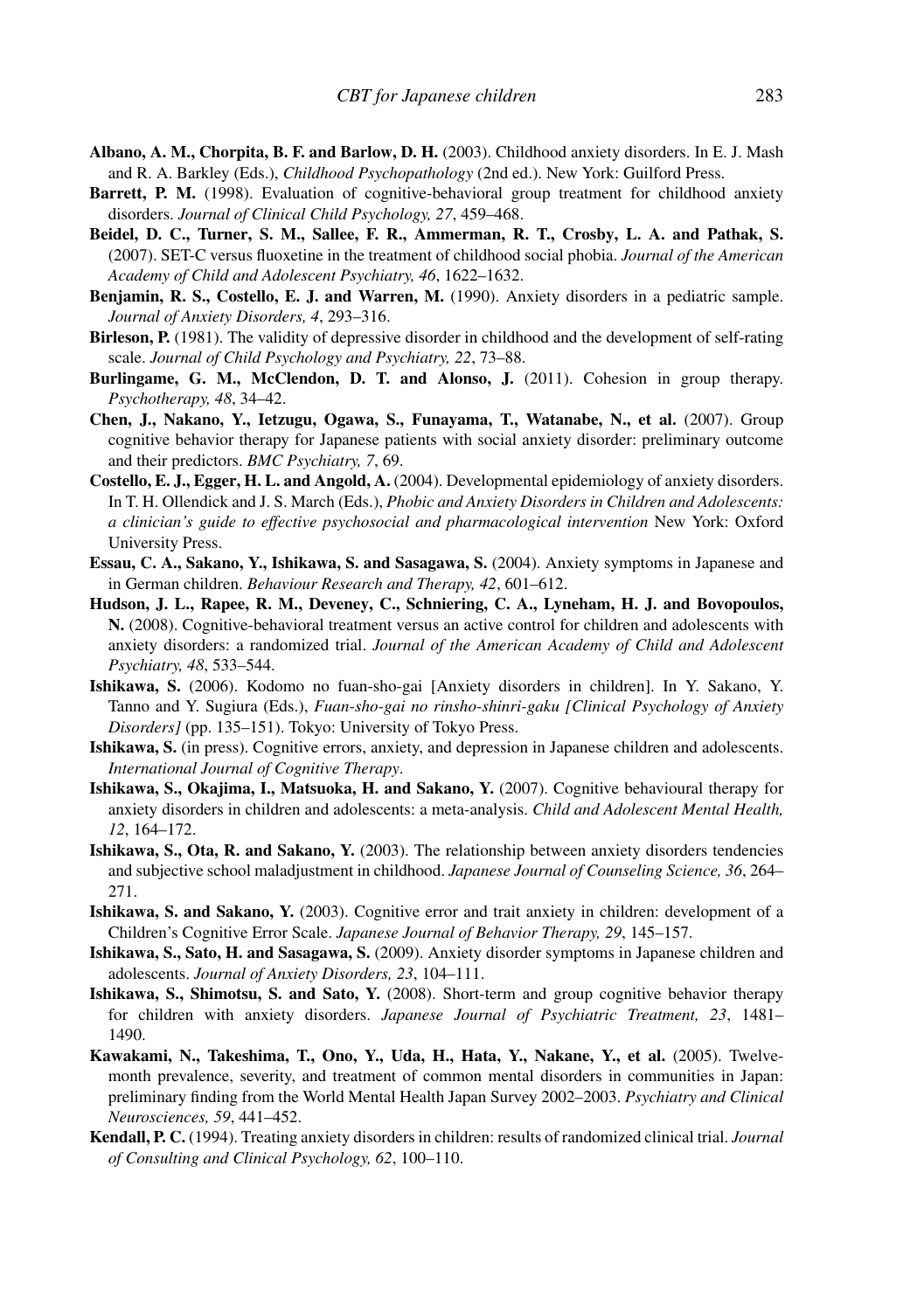- **Kendall, P. C., Hudson, J. L., Gosch, E., Flannery-Schroeder, E. and Suveg, C.** (2008). Cognitivebehavioral therapy for anxiety disordered youth: a randomized clinical trial evaluating child and family modalities. *Journal of Consulting and Clinical Psychology, 76*, 282–297.
- **Kendall, P. C., Safford, S., Flannery-Schroeder, E. C. and Webb, A.** (2004). Child anxiety treatments: outcomes in adolescence and impact on substance use and depression at 7.4 year follow-up. *Journal of Consulting and Clinical Psychology, 72*, 276–287.
- **Kendall, P. C. and Treadwell, K. R. H.** (2007). The role of self-statements as a mediator in treatment for youth with anxiety disorders. *Journal of Consulting and Clinical Psychology, 75*, 869–880.
- Leitenberg, H., Yost, L. W. and Carroll-Wilson, M. (1986). Negative cognitive errors in children questionnaire development, normative data, and comparisons between children with and without selfreported symptoms of depression, low self-esteem, and evaluation anxiety. *Journal of Consulting and Clinical Psychology, 54*, 528–536.
- **Markus, H. R. and Kitayama, S.** (1991). Culture and the self: implications for cognition, emotion, and motivation. *Psychological Bulletin, 98*, 224–253.
- **Murata, T., Shimizu, A., Mori, Y. and Oushima, S.** (1996). Childhood depressive state in the school situation: consideration from the Birleson's scale. *Saishin Seishin Igaku, 1*, 131–138.
- **Ollendick, T. H. and Ishikawa, S.** (in press). Interpersonal and social factors in the treatment of child and adolescent anxiety disorders. In C. A. Essau and T. H. Ollendick (Eds.), *Treatment of Anxiety Disorders in Children and Adolescents*. Chichester: Wiley-Blackwell.
- **Ollendick, T. H. and King, N. J.** (1994). Assessment and treatment of internalizing problems: the role of longitudinal data. *Journal of Consulting and Clinical Psychology, 62*, 918–927.
- **Ollendick, T. H. and King, N. J.** (1998). Empirically supported treatments for children with phobic and anxious disorders: current status. *Journal of Clinical Child Psychology, 27*, 156–167.
- **Ollendick, T. H. and King, N. J.** (2000). Empirically supported treatments for children and adolescents. In P. C. Kendall (Ed), *Child and Adolescent Therapy: cognitive-behavioral procedures* (2nd ed.). New York: Guilford Press.
- **Ollendick, T. H. and March, J. S.** (2004). *Phobic and Anxiety Disorders: a clinician's guide to effective psychosocial and pharmacological interventions*. New York: Oxford University Press.
- **Ollendick, T. H., Öst, L-H., Reuterskiöld, L., Costa, N., Cederlund, R., Sirbu, C., et al.** (2009). One-session treatment of specific phobias in youth: a randomized clinical trial in the United States and Sweden. *Journal of Clinical Child and Adolescents Psychology, 77*, 504–516.
- **Pine, D. S., Cohen, P., Gurley, D., Brook, J. and Ma, Y.** (1998). The risk for early-adulthood anxiety and depressive disorders in adolescents with anxiety and depressive disorders. *Archive General Psychiatry, 55*, 56–64.
- **Prins, P. J. M. and Ollendick, T. H** (2003). Cognitive change and enhanced coping: missing mediational links in cognitive behavior therapy with anxiety-disordered children. *Clinical Child and Family Psychology Review, 6*, 87–105.
- **Rohde, P., Lewinsohn, P. M. and Seeley, J. R.** (1991). Comorbidity of unipolar depression: II. comorbidity with other mental disorders in adolescents and adults. *Journal of Abnormal Psychology, 100*, 214–222.
- **Rohde, P., Lewinsohn, P. M. and Seeley, J. R.** (1996). Psychiatric comorbidity with problematic alcohol use in high school adolescents. *Journal of the American Academy of Child and Adolescent Psychiatry, 35*, 101–109.
- **Sato, H., Ishikawa, S. and Arai, K.** (2004). The effect of logical thinking error on the symptoms of depression and anxiety disorders in children. *Japanese Journal of Behavioral Medicine, 10*, 73–80.
- **Shimotsu, S., Nagao, A., Emura, R., Ogata, A., Ishikawa, S., Hiejima, S., et al.** (2011). Effectiveness of group cognitive behavior therapy in a community clinic. *Japanese Journal of Cognitive Therapy, 4*, 76–85.
- **Silverman, W. K. and Albano, A. M.** (1996). *Manual for Anxiety Disorders Interview Schedule for DSM-IV: child and parent versions*. San Antonio, TX: Graywind Publications.